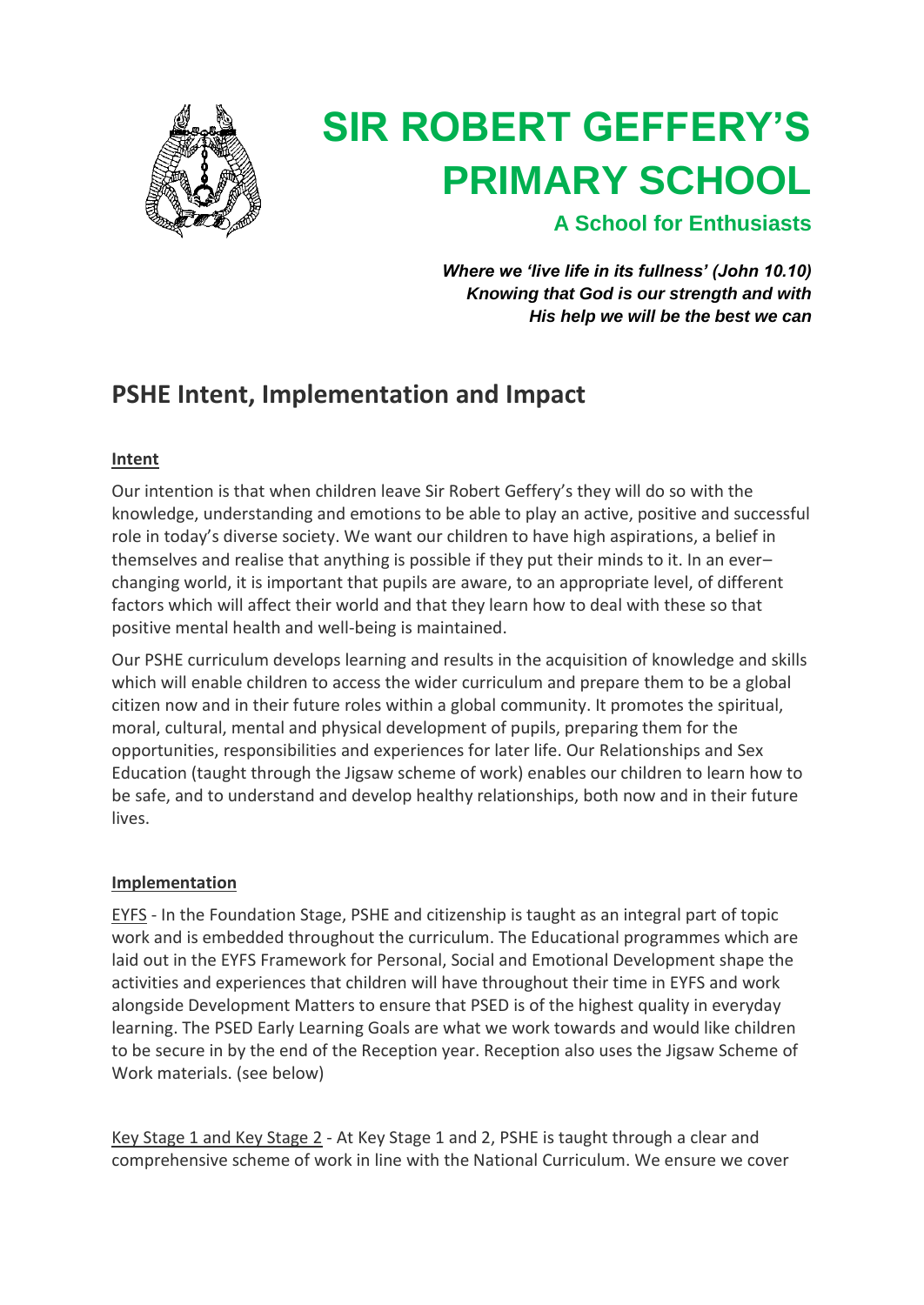the Health and Well-Being, Relationships and Living in the Wider World Learning Opportunities set out in the PSHE Association's Programme of Study, which comprehensively cover the statutory Health Education and Relationships Education guidance.

Pupils are taught PSHE using 'Jigsaw' which is a spiral, progressive scheme of work, covering all of the above and 'aims to prepare children for life, helping them to know and value who they are and understand how they relate to other people in this ever-changing world'. There is a strong emphasis on emotional Literacy, building resilience and nurturing mental and physical health. It includes mindfulness to allow children to advance their emotional awareness, concentration and focus.

At Sir Robert Geffery's , in addition to Relationships Education, we also teach aspects of Sex Education that is covered in our Science Curriculum. Alongside this we teach about different kinds of relationships, including same sex relationships, and gender identity because it is important that our children should have an understanding of the full diversity of the world they live in and be prepared for life in modern Britain. The Relationships and Sex Education aspects of PSHE are also taught through the 'Jigsaw' resource.

PSHE is taught through Jigsaw's six half termly themes with each year group studying the same unit at the same time (at their own level):

Autumn 1: Being Me in My World

Autumn 2: Differences (including anti-bullying)

Spring 1: Dreams and Goals

Spring 2: Healthy Me

Summer 1: Relationships

Summer 2: Changing Me (including Sex Education)

It also identifies links to British Values, and SMSC and is taught in such a way as to reflect the overall aims, values, and ethos of the school.

In June each year, the whole school undertakes a health and safety theme week. During this week, classes cover the Jigsaw RSHE sessions in addition to Drugs and Alcohol Education. Class teachers plan health and safety based lessons that aim to cover a broad range of topics such as first aid, beach safety, dialling 999, healthy eating, sun safety and well-being.

#### Wider Curriculum

- We believe that focusing on developing a 'Growth Mindset' in our children will help them to build resilience, independence and confidence; embrace challenge; foster a love of learning; and increase their level of happiness. We do this through the language we use in class, praising children for their efforts, and using language to encourage children to change their way of thinking. This supports both our school and PSHE aims and values, and we focus on Growth Mindsets in all aspects of school life.
- PSHE, including SMSC and BV, is an integral part of the whole school curriculum, and is therefore often taught within another subject area.
- Visitors (such as the RNLI and other emergency services) and visits (Junior Life Skills) complement our PSHE curriculum to offer additional learning.